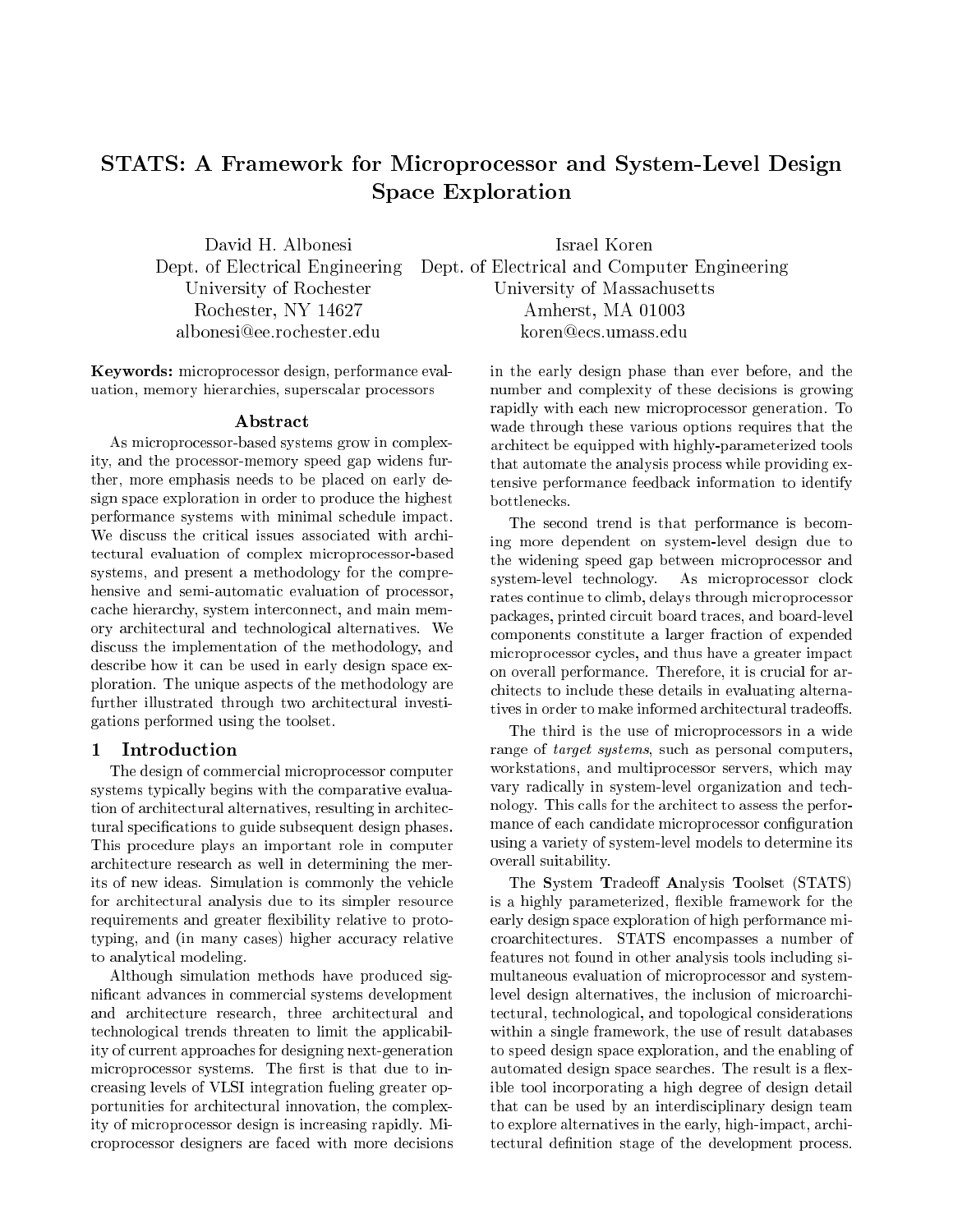The rest of this paper describes STATS in detail including its features, implementation, and limitations, and demonstrates its applicability to the design of high performance microarchitectures.

#### $\mathbf 2$ Related Research

Simulation-based computer architectural analysis has been a rich area of research, most of which has focused on the design of a single subsystem such as the processor  $(e.g., [10, 12, 21])$  or cache hierarchy  $(e.g., [11, 18, 19, 24, 28])$ . Most of these studies focus on a small portion of the design space, and only a small subset take technology and implementation constraints into account in the analysis. Olukotun's studies of primary cache design for a multi-chip module (MCM) based Gallium Arsenide microprocessor [18, 19] include a linear equation for calculating the delay between the processor and primary cache chips on the MCM. Jouppi and Wilton [11] use a detailed cycle time model in addition to simulation to study the performance of two-level on-chip caching relative to a single level of on-chip cache. Uhlig [24] includes on-chip implementation-related parameters such as latency and bandwidth in analyzing various two-level on-chip cache structures. Values for these parameters are obtained from existing processor designs, or a range of latency and bandwidth values is explored.

Some architectural evaluation tools and studies have attempted to span a wider scope of machine architecture. For example, the PowerPC performance simulation tool [20] allows the architect to simultaneously evaluate processor, cache, and bus design trade- $\overline{\text{ons}}$  . VMW  $_{|4|}$  is an architectural simulator that is designed to include simulator retargetability, visualization of results, and interactive control in performance analysis, and encompasses multiple subsystems as well. A cost/performance analysis of the design of an experimental 300MHz microprocessor using Gallium Arsenide technology [25] includes a number of processor hardware parameters, including instruction and data cache sizes and number of execution pipelines.

Although these techniques have been used with much success in evaluating architectural alternatives, there remains the need to provide a more comprehensive approach that allows a wide range of options within multiple subsystems to be simultaneously evaluated, and which incorporates implementation constraints and multiple target system designs into the methodology. The remainder of this paper describes how STATS builds on the ideas of this earlier work to more completely address the trends discussed in Section 1.



Figure 1: High-level organization of STATS.

### 3 3 Organization of STATS

Figure 1 shows the overall STATS organization. Arrows indicate the flow of input parameters and intermediate results between the various analysis tools. Results required by these tools are defined by input templates read by Perl scripts that direct the flow of inputs and results during analysis. This modular structure facilitates expansion and customization of the toolset, as well as automated design space exploration as will be described later in Section 4.

The toolset currently encompasses over 800 architecture, technology, and system topology input parameters covering a wide design space. Architectural parameters cover the processor, cache hierarchy, system interconnect, and main memory subsystems-. Technology parameters (incorporated within Physical and Electrical Parameters in Figure 1) cover microprocessor and system-level ASIC VLSI technology, packaging at the chip, daughtercard, board, and backplane levels, and SRAM and DRAM specifications. System topology parameters describe the overall connection of the various system components, and include a singleboard configuration, a daughtercard-motherboard arrangement, or a backplane in which multiple boards are plugged. This flexibility allows the architect to experiment with tradeoffs with different types of packaging, and to model a number of uniprocessor and multiprocessor systems.

Although the prospect of specifying 800 parameters

<sup>1</sup> Interestingly, the author states that in the future, microprocessor designers should work more closely up-front with system designers to achieve better overall performance.

 $2$ The I/O subsystem is currently only modeled as one or more ASICs loading the external bus.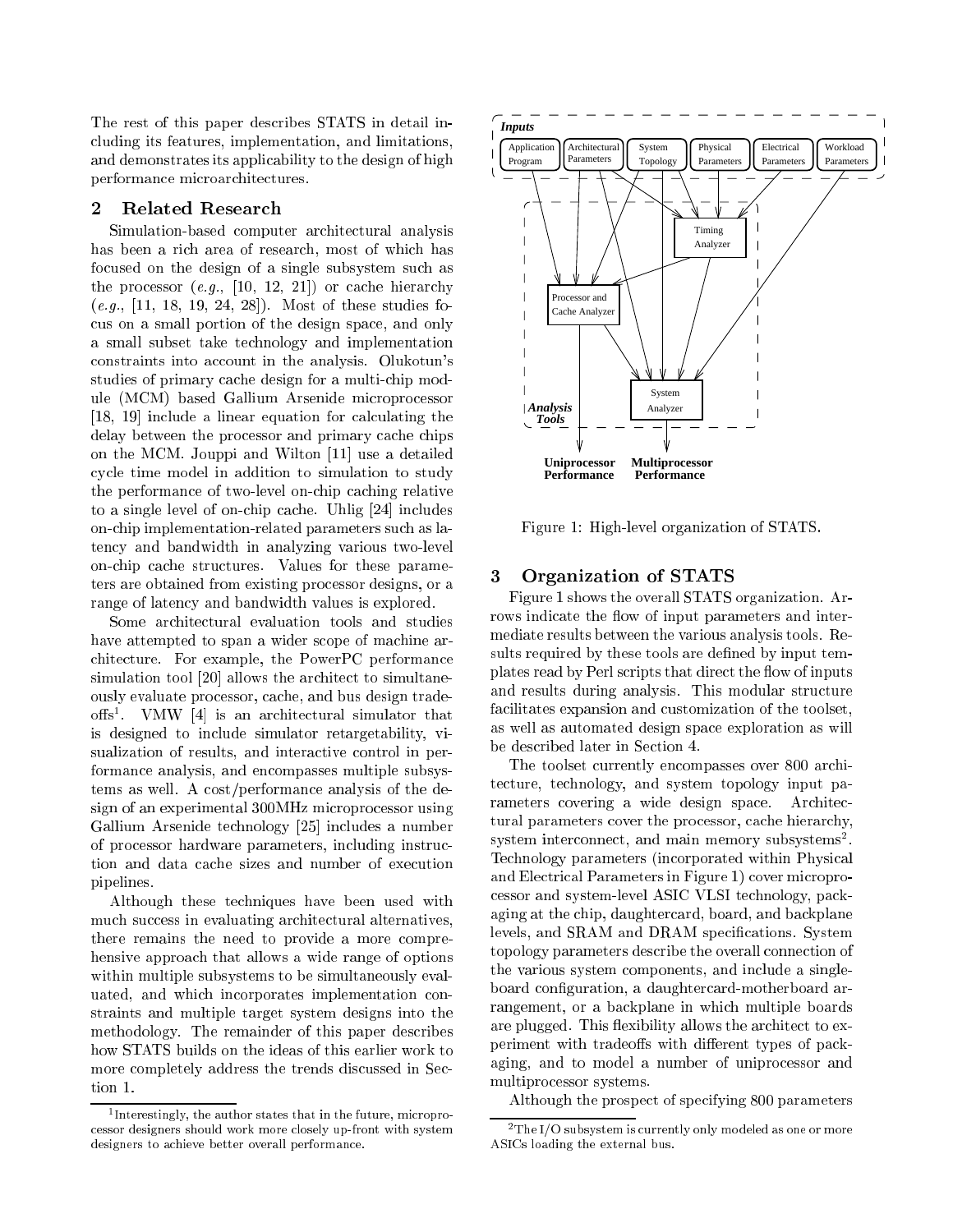

Figure 2: Timing Analyzer organization.

may appear daunting, it forces the architect to realistically account for technology and implementation constraints by consulting technology experts and/or specifications early in the design process, instead of relying on guesswork or possibly outdated values from previous designs. The result is a more accurate assessment of the performance of candidate configurations, with fewer surprises in the later implementation phases of the design process. In addition, the bulk of these parameters are either architectural parameters, or parameters that need only be specied initially, considerably simplifying this process.

At the heart of STATS are three main analysis tools: the Timing Analyzer, the Processor and Cache Analyzer, and the System Analyzer, which are described in the following subsections.

### 3.1 Timing Analyzer

An important feature of STATS is the integration of timing analysis with very detailed microarchitectural simulation and architectural-driven benchmark compilation. The Timing Analyzer (Figure 2) estimates the cycle time of the processor and the latencies and transaction times of the cache hierarchy, system interconnect, and main memory. The Off-Chip Cache Analyzer determines the address and data bus delays of off-chip  $SRAM$  arrays (both asynchronous and synchronous RAMs are supported), adding in designerprovided specications for clock to output delay, setup time, and clock skew. This information is passed to the Cache Delay Analyzer, which evaluates the critical cycle time path delays within the cache hierarchy, using an enhanced version of CACTI [29] to estimate on-chip cache delays. The enhanced version models pipelined caches by optimally inserting registers between the various ma jor substages of the cache. The substages include data and tag decode, data and tag array access, data out drive, tag compare, multiplexer drive, and data select. The last two stages are for a set-associative cache and are replaced by a single valid out signal stage for a direct mapped cache. Up to 4 data stages, and 5 (direct mapped) or 6 (set associative) tag stages are allowed. For caches specified to have less than the maximum number of stages, the model finds the optimal register placement in terms of minimizing cycle time. The cycle time is the largest of the access time plus precharge time of the tag array, access time plus precharge time of the data array, and the register-register timing of each stage. For modeling multi-ported caches, the designer inputs the number of duplicate arrays per cache and ports per array as well as a scaling factor that corresponds to the increase in cell area incurred with each added port. This factor is used to scale the size of the cell and resulting word and bitline capacitances as well as the increased cell capacitance due to the presence of multiple output port transistors.

Worst case delays of the external system bus, and of control and data paths of main memory DRAM-based arrays are estimated by the System Interconnect Analyzer and the Main Memory Analyzer, respectively. These tools and the Off-Chip Cache Analyzer use the automated Spice-based methodology shown in Figure 3. Spice timing path models are constructed from input parameters, including detailed technology specications, by the Spice Model Builder, and results are extracted from the Spice Simulation Database if this configuration has been previously analyzed. Otherwise, Spice runs are performed (both rise/fall transitions using min/max transition times), the worst-case delay determined by the Output Extractor from the result files, and the database updated. The use of Spice ensures that transmission line effects, such as reflections, are properly accounted for, and the output results are stored so that the designer can view them graphically if desired. For buses with more than one source (such as the system bus) the designer has the option of analyzing all possible sources or only characterizing the longest end to end path, allowing the designer to trade off a more comprehensive analysis for greater analysis speed.

The Clock Multiple Calculator determines the clock multiplier factor that the external bus and main memory subsystems will operate at by dividing the ex-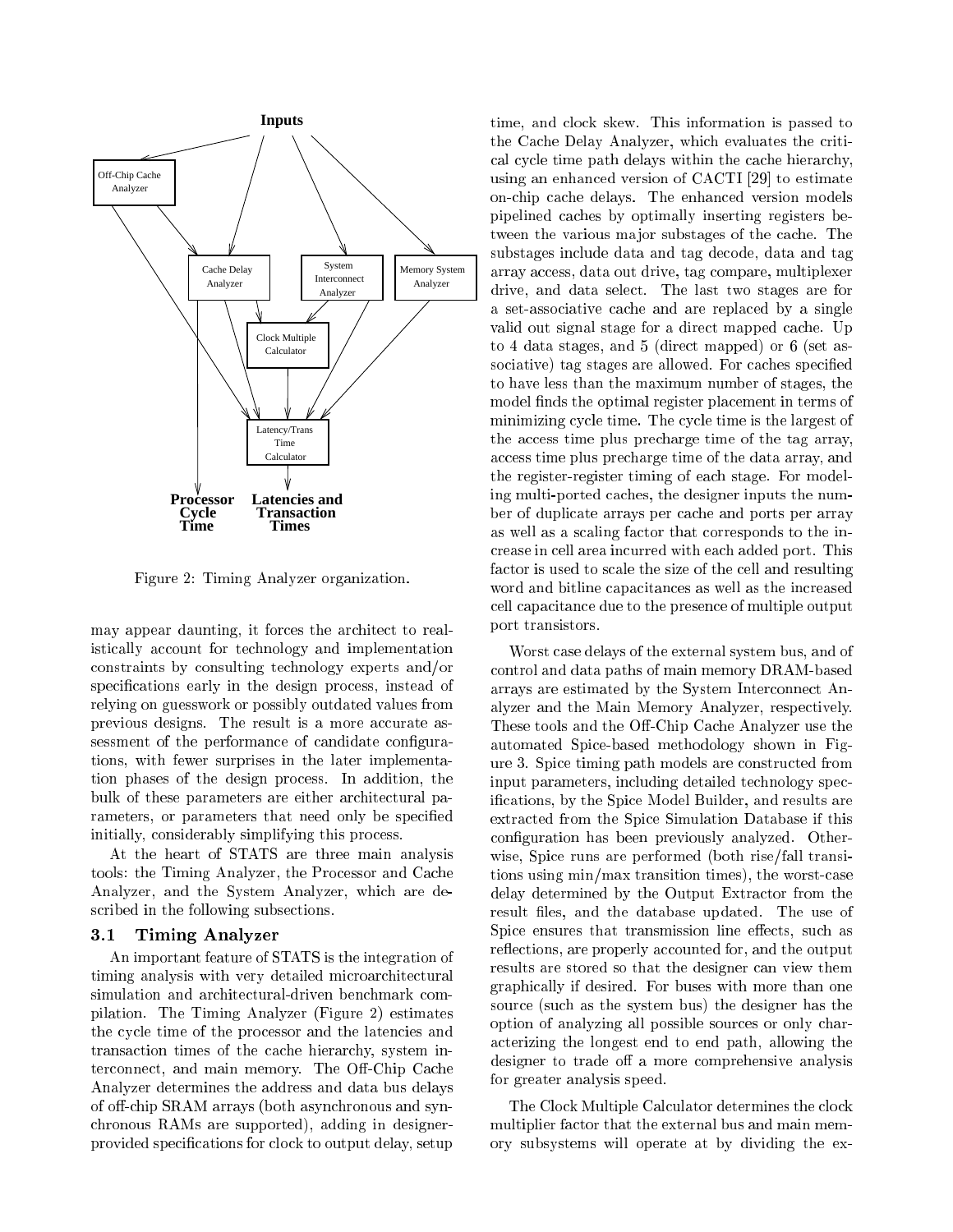

Figure 3: Automated Spice-based timing tool.

ternal bus latency by the processor cycle time, and rounding up to the next highest integer. The Latency/Transaction Time Calculator then determines latencies and transaction times for the cache hierarchy, system interconnect, and main memory subsystems. Timings for the latter two subsystems are calculated in terms of the external interface clock multiple. Thus, the granularity of system-level operations, such as system bus and main memory transactions, is impacted by the relative speeds of the on-chip and off-chip clocks.

### 3.2 Processor and Cache Analyzer

The Timing Analyzer estimates are used as inputs to the Processor and Cache Analyzer (Figure 4), an integrated microarchitectural compilation and simulation analysis environment which like the Timing Analyzer, uses databases to avoid duplication of effort to speed design space exploration. If the con figuration has been previously analyzed, then the results are returned by the Processor/Cache Simulation Database. Otherwise, a lookup is done in the Compilation Database. A compilation is required if the application program has not been previously compiled or the processor organization (including issue width, number and types of functional units, latencies for each instruction type, and producer-consumer latencies) has not been previously analyzed. (Cache and



Figure 4: Processor and Cache Analyzer organization.

other parameters are provided as inputs to the compiled program.) If a compile is required, the Machine Model Builder organizes these processor-specific parameters in the format required by the Trace Compiler, a version of the Multiflow Trace Scheduling Compiler [13] targetted to the Digital Alpha architecture. The compiler uses this information to generate code optimized for the processor architecture, ensuring that individually optimized benchmark executables are generated for each machine configuration.

Linked with the benchmark object file are library routines within the Emulation and Instrumentation Library that instrument the code to measure static cycle counts (e.g., due to functional unit latencies) and model dynamic behavior (e.g., due to branches and cache accesses). A large amount of flexibility has been built into these library routines. For example, the cache hierarchy routines allow all important organizational parameters (size, associativity, block size, etc.) to be varied. Support for nonblocking caches, write and victim buffers, and one, two, or three levels of cache hierarchy is also included. Execution of the program invokes parameter input and emulates the target machine. The resulting cycle count information is combined with cycle time estimates from the Timing Analyzer to predict uniprocessor performance for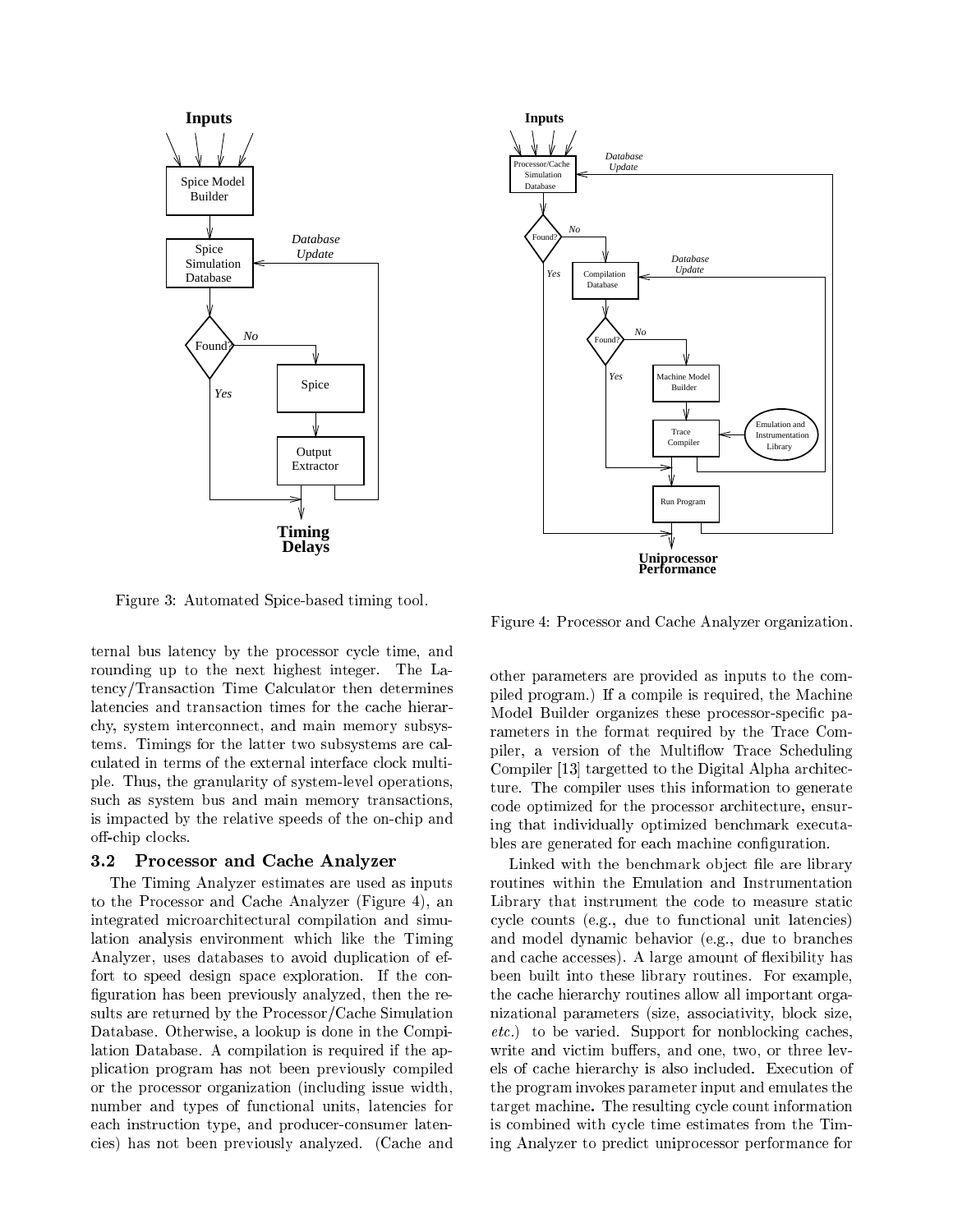

Figure 5: Using STATS to automatically search the design space.

each configuration. Detailed performance information is saved to allow the architect to analyze bottlenecks and direct the search process.

### 3.3 System Analyzer

The System Analyzer is a detailed Mean Value Analysis (MVA) model of the System Interconnect and Main Memory subsystems. The model uses latency and transaction time values from the Timing Analyzer, and reference rate information from the Processor and Cache Analyzer to compute multiprocessor system performance. Multiprocessor workload parameters (such as the probability that on a load miss the desired block is in a "modified" state in another cache) are provided by the designer. MVA modeling of shared memory multiprocessors is described by Vernon [26] and Jog [9] among others.

## 4 Design Space Exploration with  $\rm STATS$

The integrated nature of STATS and the text file input parameter interface facilitates automated design space exploration as is shown in Figure 5. Here, a search algorithm is used to modify STATS's input parameter files and call STATS for each candidate configuration. For example, an exhaustive search of a portion of the design space can be performed by creating a simple script file that modifies input parameters and calls STATS for each conguration, using a nested loop for each parameter to be explored. A more complex search may be performed using a genetic algorithm [23] to prune the search tree, and to dispatch work among a network of workstations [22], each of which runs STATS on a different candidate conguration. In the next section, we describe two architectural investigations we have performed using STATS and a simple exhaustive search approach.

| Levels         | Size                |        |             |                 |
|----------------|---------------------|--------|-------------|-----------------|
|                | $\overline{L1I}$    | L1D    | $_{\rm L2}$ | $\overline{L}3$ |
| 1              | $\overline{256}$ KB | 256KB  |             |                 |
| 1              | 512KB               | 512KB  |             |                 |
| 1              | 1MR                 | 1MB    |             |                 |
| $\overline{2}$ | 8KB                 | $8K$ B | 256KB       |                 |
| $\overline{2}$ | 8KB                 | 8KB    | 512KB       |                 |
| $\overline{2}$ | 8KB                 | 8KB    | 1MB         |                 |
| $\overline{2}$ | 8KB                 | $8K$ B | 2MB         |                 |
| $\overline{2}$ | 16KB                | 16KB   | 256KB       |                 |
| $\overline{2}$ | 16KB                | 16KB   | 512KB       |                 |
| $\overline{2}$ | 16KB                | 16KB   | 1MB         |                 |
| $\overline{2}$ | 16KB                | 16KB   | 2MB         |                 |
| $\overline{2}$ | 32 <sub>K</sub> B   | 32KB   | 256KB       |                 |
| $\overline{2}$ | 32KB                | 32KB   | 512KB       |                 |
| $\overline{2}$ | 32KB                | 32KB   | 1MB         |                 |
| $\overline{2}$ | 32 <sub>K</sub> B   | 32KB   | 2MB         |                 |
| 3              | 8KB                 | $8K$ B | 96KB        | 256KB           |
| 3              | 8KB                 | $8K$ B | 96KB        | 512KB           |
| 3              | 8KB                 | 8KB    | 96KB        | 1MB             |
| 3              | 8KB                 | $8K$ B | 96KB        | 2MB             |
| 3              | 8KB                 | $8K$ B | 128KB       | 256KB           |
| 3              | 8KB                 | 8KB    | 128KB       | 512KB           |
| 3              | 8KB                 | 8KB    | 128KB       | 1MR             |
| 3              | $8\mathrm{KB}$      | 8KB    | 128KB       | 2MB             |

Table 1: Candidate Cache Congurations

## 5 Applications of STATS

We describe in this section the application of STATS to superscalar processor and memory hierarchy design, and demonstrate the coverage of multiple subsystems and the impact of technology constraints on architectural tradeoffs. Because we use the SPEC92 benchmarks, which are limited in their effectiveness in analyzing cache behavior [7], our analysis is intended to serve as an example of the capabilities of the toolset rather than an endorsement of particular design options. For space reasons, we provide only a sampling of the results from these studies. A complete description of our assumptions and results, and other tradeoffs we have investigated is provided in  $[1, 2]$ .

## 5.1 Technology Considerations in Single and Multi-Level Cache Design

We use STATS to investigate the impact of technology considerations and the number of levels in cache hierarchy design. The processor pipeline is a twoway superscalar design similar to that of the Alpha  $21064A$  microprocessor [5]. We consider 23 different cache topologies (Table 1) of various sizes and which incorporate between one and three levels of hierarchy. Each option uses a board-level cache, whose timings are precisely characterized using the Timing Analyzer and actual SRAM specifications, enabling off-chip cache latency and bandwidth effects to be accurately accounted for. Seven board-level cache configurations are examined using three types of fast asynchronous SRAMs (32K-8 [15], 64K-4 [16], and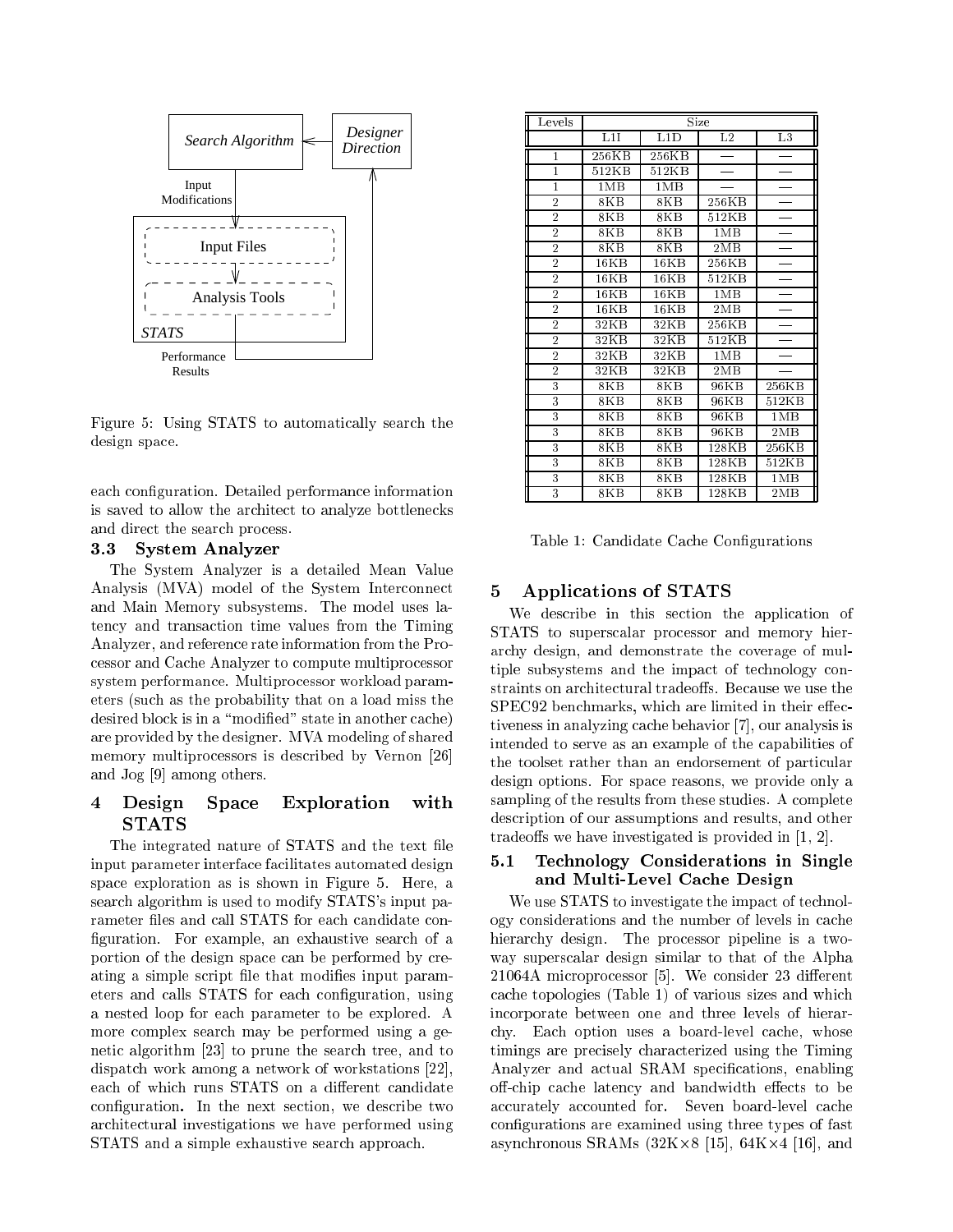

Figure 6: L2 Cache (a) Load Latency and (b) Bandwidth

128K-8 [17]). For two and three-level congurations, assessed processed and the data array, and assessment that relative performance of these different cost and bandwidth alternatives together with the various on-chip cache conngurations<sup>-</sup>.

Figure 6 shows how load latency and bandwidth vary for on  $(96KB \text{ and } 128KB)$  and off-chip  $(256KB)$ to 2MB) L2 caches and how this is impacted by the size of the L1 Dcache. Due to their smaller size and lower delays, the on-chip L2 caches have considerably lower load latency and higher bandwidth than their off-chip counterparts. The general increase in load latency observed for the off-chip  $L2$  caches is due to the use of more and/or denser (and slower) SRAMs to construct larger caches. For the 256KB, 512KB, and 2MB L2 caches, load latency increases at the 8KB L1 Dcache points because the smaller cycle time at this design point increases the number of cycles required to access the L2 cache. Similar variations are observed with bandwidth (Figure  $6(b)$ ). These intuitively second-order effects have significant performance ramifications for some benchmarks. Figure 7 shows the performance in instructions/second of the various cache alternatives for the su2cor benchmark. The performance difference between two-level configurations with 8KB and 16KB L1 Dcaches is 15% with a 1MB L2 cache, and jumps to 30% with a 2MB  $L2$  cache due to these effects. In addition, a pronounced dip is observed for two-level congurations at the lower-bandwidth 1MB L2 cache design point. The absence of a dip for the three-level curves is due to the lower bandwidth requirement imposed on an L3 cache



Figure 7: Performance of su2cor for Each Cache Hierarchy Option.

due to the presence of the on-chip L2 cache-. Thus, by using a two-level on-chip cache, system design costs may potentially be reduced by requiring fewer expensive SRAM components and a smaller microprocessor package due to this lower board-level cache bandwidth requirement.

### 5.2 Multiple Subsystem Design Tradeoffs

As a second example, we consider the design of an 8-way in-order superscalar engine modeled after the 21164 microprocessor [6] used in a single processor workstation, and examine trading off the number of arithmetic functional units for L1 Dcache size, three L1 Dcache multi-porting alternatives, and two system topology options (Figures 8-10). Figure 8 shows two area-equivalent on-chip options: one with 12 arith-

 $3$ The bandwidth variations are due to differences in data bus width, SRAM access times, and SRAM package dimensions (which impacts the length of the address and data buses).

<sup>4</sup>The single-level caches also don't have this limitation as their data width is set at 64 bits to match the width of the 21064A's single load/store unit.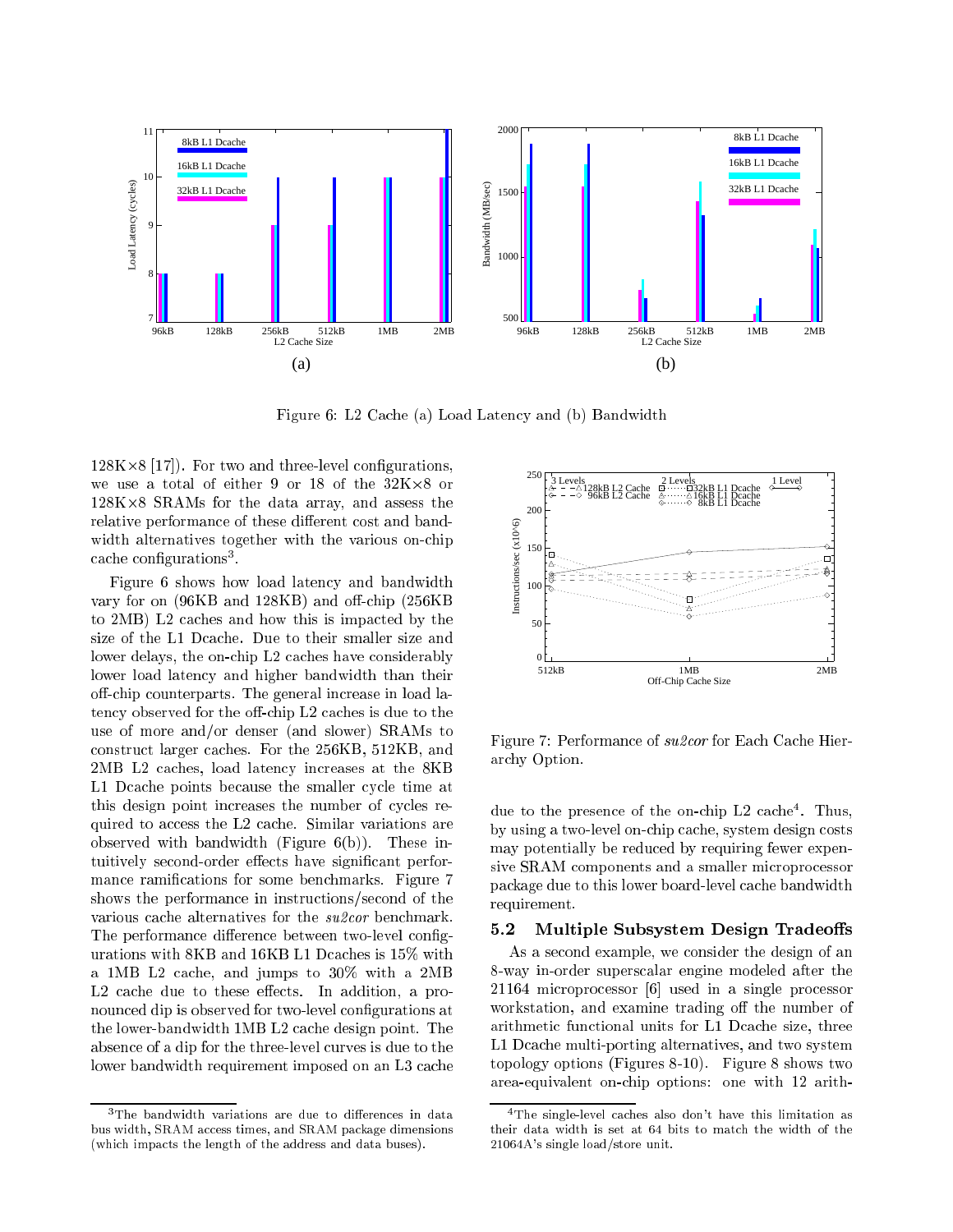

Figure 8: FU and L1 Dcache Options: (a) 12 FUs, 16KB L1 Dcache, (b) 8 FUs, 32KB L1 Dcache



Figure 9: L1 Dcache Multi-Porting Options: (a) 1TP, (b) 4SP, (c) 2DP.



Figure 10: System Topology Options: (a) L3 Cache and (b) Main Memory.

metic functional units (FUs) consisting of 6 integer units (IUs) and three floating-point add (FPAU) and three floating-point multiply (FPMU) units coupled with a 16KB L1 Dcache, and another with a total of 8 FUs and a 32KB L1 Dcache. As an 8-way issue processor demands high bandwidth L1 Dcache access, we explore three multi-porting alternatives shown in Figure 9 which vary in cycle time and port-use flexibility: a single triple-ported array (1TP), four single-ported arrays (4SP), and two dual-ported arrays (2DP). Finally, Figure 10 illustrates the two memory hierarchy and system topology options that we explore: the use of package pins for a 4MB L3 cache (with the Main Memory Controller (MMC) implemented in a separate ASIC), and a direct connection to Main Memory SIMM modules [14] (no L3 cache).

Figure 11 shows how performance varies from benchmark to benchmark with the various L1 Dcache multi-porting options. Processor elapsed time is plotted for the 4SP and 2DP caches, normalized with respect to the elapsed time of the 1TP cache organization. (Figure  $11(a)$  is normalized to the 8 FU configuration, and Figure  $11(b)$  to the 12 FU configuration.) Both the 2DP and 4SP configurations execute all benchmarks faster than the 1TP design. For four of the benchmarks, the cycle time advantage of the 4SP cache overrides the port-use flexibility of the 2DP cache. Nevertheless, the 2DP scheme outperforms the 4SP design overall, and performs markedly better with workloads with high L1 Dcache load and store activity  $(li \text{ and } tomeatv)$ , for which the compiler scheduler is less constrained by cache port limitations. The single store per cycle limitation of the 4SP cache is a particularly severe bottleneck for *tomcatv*, for which there is a signicant performance improvement with the more balanced 2DP design. In addition, the 2DP design requires  $15\%$  less area than the 4SP configuration [1].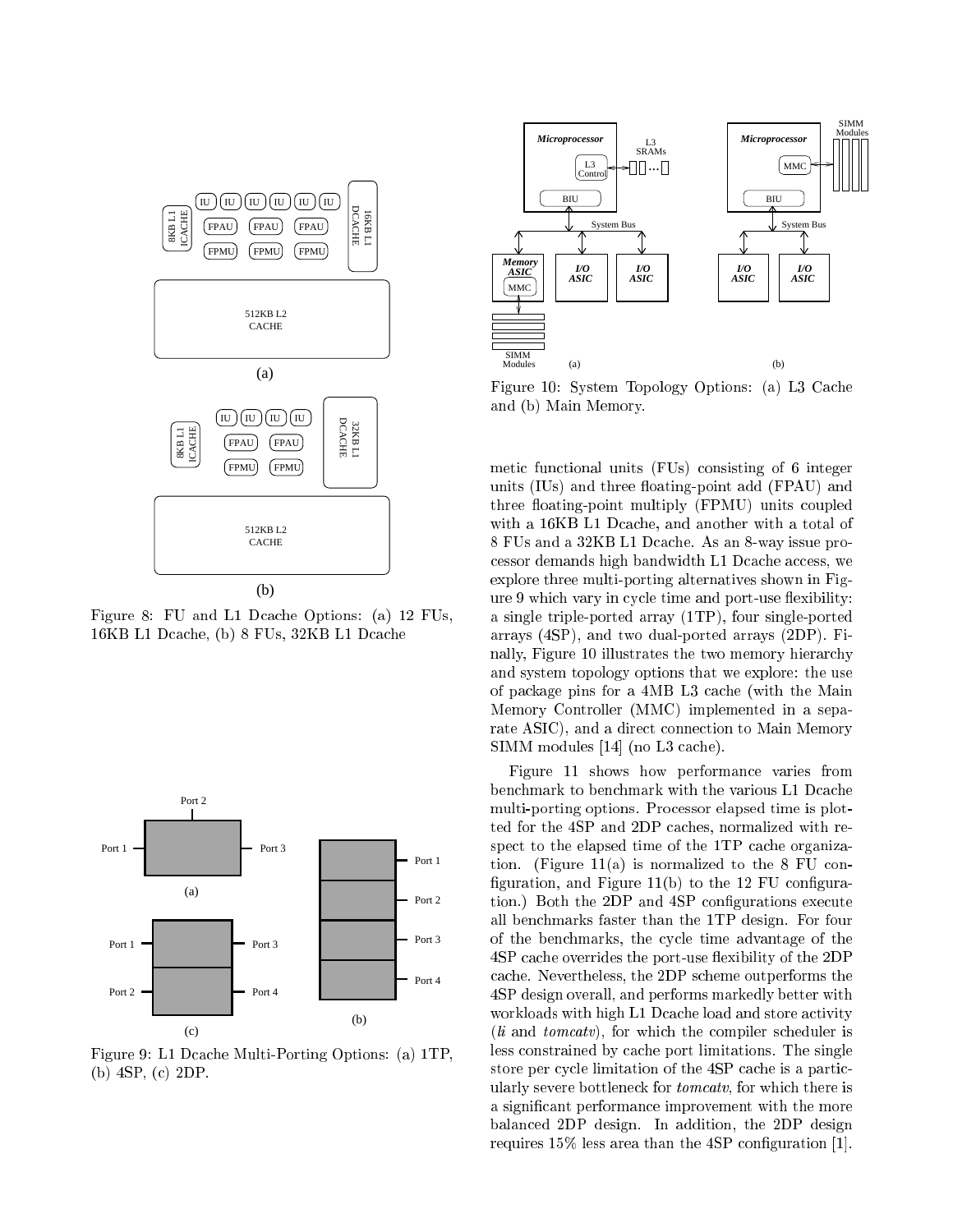

Figure 11: Normalized Processor Time for Multi-Porting Options with (a) 8 FUs, 32KB L1 Dcache and (b) 12 FUs, 16KB L1 Dcache.



Figure 12: Elapsed Time of Three Configurations Normalized to the 12 FU, 16KB L1 Dcache, 2-Level Con figuration.

Figure 12 demonstrates the performance tradeoffs of functional units versus L1 Dcache size and the two system topology options (two levels of cache with an integrated MMC versus three levels with a separate MMC ASIC). Results are normalized to the 12 FU, 2-level conguration. With all benchmarks given equal weight, the 3-level cache organizations require marginally less total time (2% and 4% for the 8 and 12 FU configurations, respectively) than the 2-level organizations, although the difference is substantial for swm256 and *tomcatv*, two of the most cache-intensive benchmarks.

Overall, the 12 FU, 3-level cache conguration outperforms the 8 FU, 3-level cache conguration by 7%, indicating that increasing L1 Dcache cache size at the expense of functional units does not yield best performance. However, three of the floating point benchmarks (swm256, su2cor, and tomcatv) perform best with the larger L1 Dcache, demonstrating the expected application dependency on this tradeoff. The main point is that STATS provides the framework for making these types of tradeoffs with very little additional work required of the architect compared with less comprehensive approaches.

### 6 6 Conclusions and Future Development

In this paper, we have described STATS, an architectural evaluation framework developed to address the problems of searching the ever-increasing design space of microprocessors, accurately modeling technology and implementation constraints in architectural evaluation, and characterizing candidate microprocessor designs using multiple target system models. We have demonstrated how STATS can be used to take SRAM and packaging technology limitations into account in cache hierarchy design, and to simultaneously explore processor, cache hierarchy, and system topology options in microprocessor systems design.

STATS currently contains several limitations which need to be addressed in future versions. First, the cycle time model assumes that the critical path lies within the cache hierarchy. Although this may be true in many machines, highly parallel architectures exploiting instruction level parallelism may severely increase processor timing paths [8], calling for additional pipeline stages and/or an increase in cycle time. Accurate characterization of these timings requires more effort than with caches due to the prevalence of complex control logic. However, performing detailed design of the perceived processor critical timing paths for a multitude of processor options inhibits the ob jective of rapidly covering a broad design space. The goal is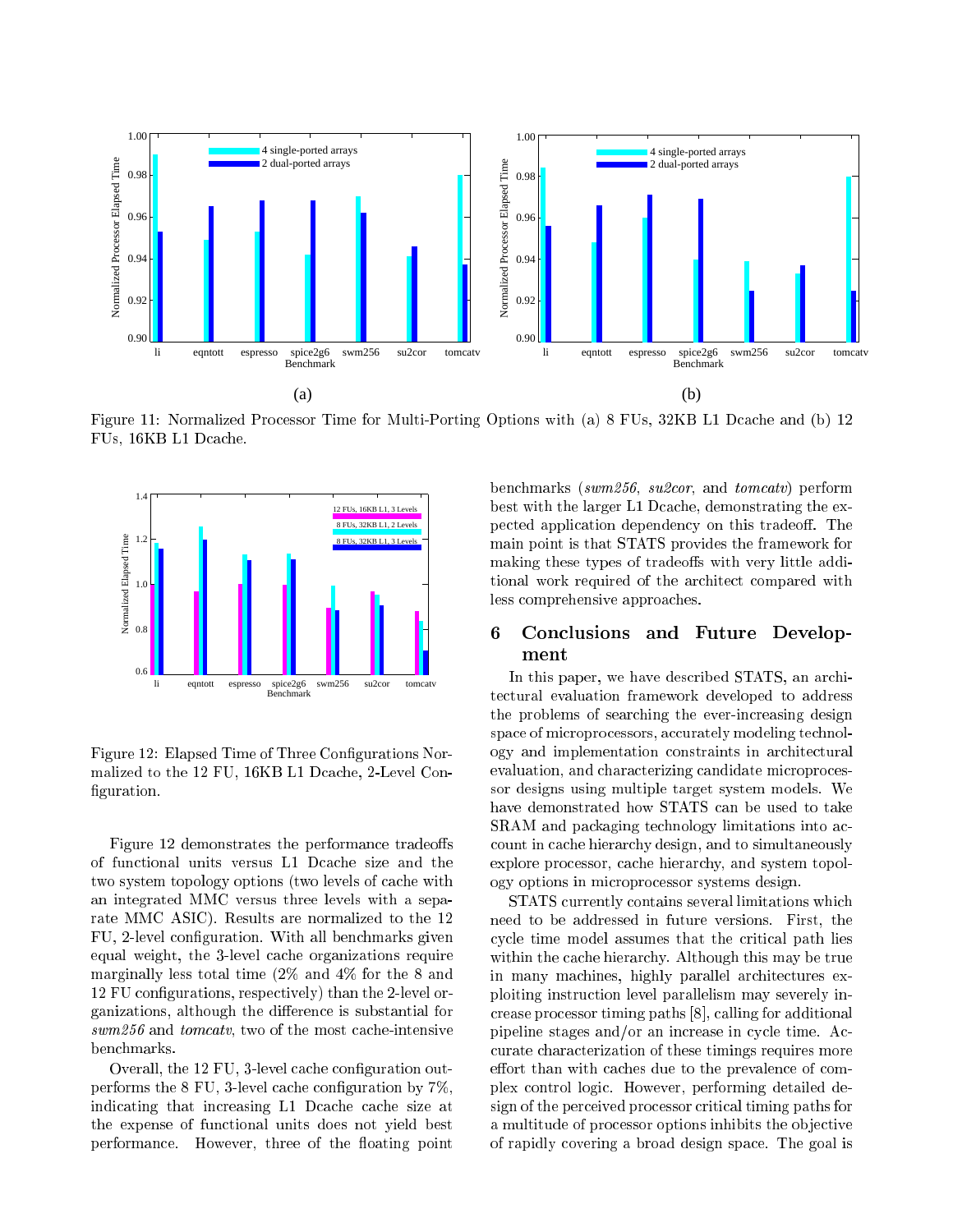to find the middle ground between accuracy and effort, by creating parameterized critical timing path models representative of general processor designs from which reasonably accurate cycle time and latency estimates can be quickly produced.

Second, the Multiflow compiler and Alpha code generator restrict the types of compiler optimizations that can be performed as well as the instruction set architectures supported. Modifying STATS to use the SUIF compiler [27], which is publicly available, supports modern compiler optimizations, and has been ported to most ma jor platforms, would remove both of these limitations. In addition, SUIF supports parallelization of sequential code for multiprocessor systems [3], which would help improve the modeling of finer grain parallel processing than is currently represented in STATS.

Finally, STATS is constrained by an in-order issuing model, limited branch prediction mechanisms, and a system bus as the only interconnect option, all of which will be addressed in later versions of the toolset. STATS will need to be continually upgraded to re flect the current state-of-the-art in microprocessor and system-level design.

### Acknowledgements

The authors thank Tryggve Fossum, Michael Adler, Joel Emer, Geoff Lowney, Bob Nix, and David Webb of Digital Equipment Corporation for developing and licensing the compilation and simulation infrastructure that we adapted for STATS. We also thank Norman Jouppi and Steve Wilton for making CACTI available, and to Steve for explaining its intricacies.

### References

- [1] D.H. Albonesi. Architecture and Technology Tradeoffs in the Design of High Performance Microprocessor-Based Systems. PhD thesis, University of Massachusetts, Amherst, MA, September 1996.
- [2] D.H. Albonesi and I. Koren. Architecture and technology tradeoffs in the design of nextgeneration multiprocessor servers. Proceedings of the 7th IEEE Symposium on Parallel and Dis $tributed$  Processing, pages 174-181, October 1995.
- [3] S.P. Amarasinghe et al. Multiprocessors from a software perspective. IEEE Micro,  $16(3):52{-}61$ , June 1996.
- [4] T.A. Diep and J.P. Shen. VMW: A visualizationbased microarchitecture workbench. IEEE Computer,  $28(12):57{-}64$ , December 1995.
- [5] Digital Equipment Corporation. Alpha 21064A microprocessor product brief. March 1995.
- [6] J.H. Edmondson et al. Internal organization of the Alpha 21164, a 300MHz 64-bit quad-issue CMOS RISC microprocessor. Digital Technical Journal,  $7(1):119-135$ , Special Issue 1995.
- [7] J.D. Gee et al. Cache performance of the SPEC92 benchmark suite. IEEE Micro,  $13(4):17-27$ , August 1993.
- [8] T. Hara, H. Ando, C. Nakanishi, and M. Nakaya. Performance comparison of ILP machines with cycle time evaluation. Proceeding of the 23rd International Symposium on Computer Architec $ture, pages 213–224, May 1996.$
- [9] R. Jog, P.L. Vitale, and J.R. Callister. Performance evaluation of a commercial cache-coherent shared memory multiprocessor. Proceedings of  $SIGMETRICS$ , pages 173-182, May 1990.
- [10] W.M. Johnson. Superscalar Microprocessor De $sign.$  Prentice Hall, Inc., Englewood Cliffs, NJ, 1991.
- $[11]$  N.P. Jouppi and S.J.E. Wilton. Tradeoffs in twolevel on-chip caching. Proceedings of the 21st International Symposium on Computer Architecture, pages  $34-45$ , April 1994.
- [12] S. Jourdan, P. Sainrat, and D. Litaize. Exploring configurations of functional units in an outof-order superscalar processor. Proceedings of the 22nd International Symposium on Computer Ar $chitecture$ , pages 117-125, May 1995.
- [13] P.G. Lowney et al. The Multiflow trace scheduling compiler. Journal of Supercomputing,  $7.51-$ 142, 1993.
- 144 bit dynamic Inc. McM368994 8M-902 8M-902 8M-902 8M-902 8M-902 8M-902 8M-902 8M-902 8M-902 8M-902 8M-902 8M random access memory module product data sheet. 1995.
- [15] Motorola, Inc. MCM6706CR 32k-8 bit static random access memory product data sheet. 1995.
- 16. Motorola, Inc. McCore, McCore, McCore, McCore, McCore, McCore, McCore, McCore, McCore, McCore, McCore, Mc random access memory product data sheet. 1995.
- [17] Motorola, Inc. MCM6726C 128k-8 bit static random access memory product data sheet. 1995.
- [18] K. Olukotun, T. Mudge, and R. Brown. Performance optimization for pipelined primary caches. Proceedings of the 19th International Symposium on Computer Architecture, pages  $181-190$ , May 1992.